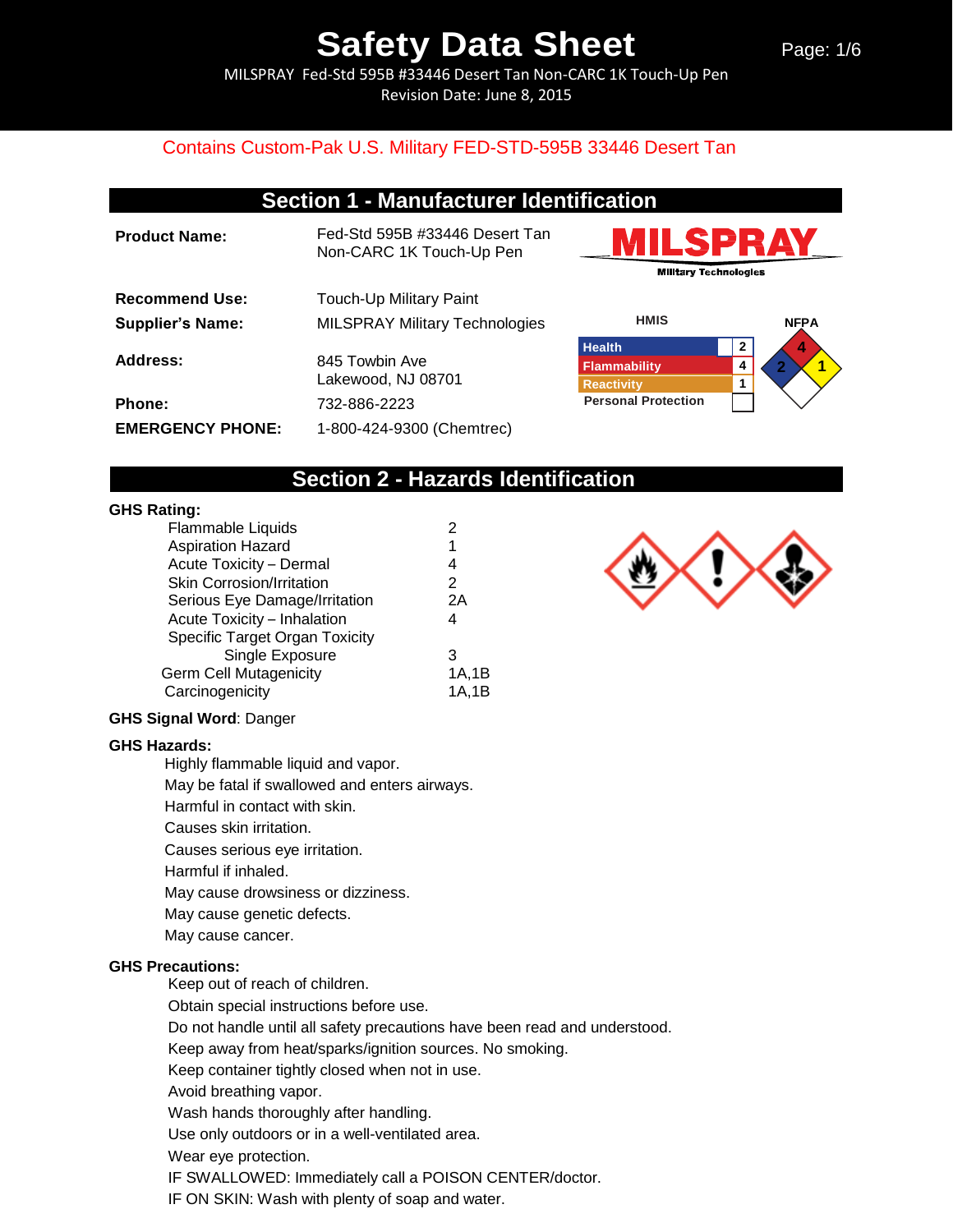MILSPRAY Fed-Std 595B #33446 Desert Tan Non-CARC 1K Touch-Up Pen Revision Date: June 8, 2015

IF INHALED: Remove victim to fresh air and keep comfortable for breathing.

IF IN EYES: Rinse cautiously with water for several minutes. Remove contact lenses, if present and easy to do.

Call a POISON CENTER or doctor if you feel unwell.

Do NOT induce vomiting.

If eye irritation persists: Get medical attention.

In case of fire: Use alcohol resistant foam, carbon dioxide, or dry chemical extinguishing agent to extinguish.

Store in a well-ventilated place. Keep container tightly closed when not in use.

Store in a well-ventilated place. Keep cool.

Dispose of contents/container in accordance with local/regional/national regulations.

### **Section 3 - Composition/Information on Ingredients**

| <b>Product Name</b>            | CAS#           | % by weight |
|--------------------------------|----------------|-------------|
| xylene                         | 1330-20-7      | 13.1        |
| solvent naphtha                | 64742-95-6     | 20          |
| * titanium dioxide             | 13463-67-7     | 4.8         |
| * ethylbenzene                 | $100 - 41 - 4$ | 2.8         |
| PM acetate                     | 108-65-6       | 0.6         |
| n-butyl acetate                | 123-86-4       | 0.6         |
| ethyl acetate                  | 141-78-6       | 0.4         |
| aliphatic petroleum naphtha    | 64742-48-9     | 0.2         |
| (bin 14) aliphatic hydrocarbon | 8052-41-3      | 0.2         |

## **Section 4 - First Aid Measures**

**EYE CONTACT**: If in eyes: Rinse cautiously with water for several minutes. Remove contact lenses, if present and easy to do. Continue rinsing. If eye irritation persists: Get medical advice/attention.

**INHALATION:** If inhaled: Move person to fresh air and keep in comfortable position for breathing. If breathing difficulty persists: Get medical advice/attention.

**SKIN CONTACT**: If on skin: Wash with plenty of soap and water. Remove contaminated clothing and wash before reuse. If skin irritation persists: Get medical advice/attention.

**INGESTION:** If swallowed: Immediately call a poison center/doctor. Do NOT induce vomiting unless directed to do so by medical personnel.

**MOST IMPORTANT SYMPTOMS AND EFFECTS, BOTH ACUTE AND DELAYED:** 

See Section 11: Toxicological Information and effects.

**Notes to physician:** Not available.

**Specific treatments:** treat symptomatically.

**Protection of first-aiders:** Not available.

#### **Section 5 - Fire Fighting Measures**

**SUITABLE EXTINGUISHING MEDIA:** CO2 (Carbon Dioxide), dry chemical, or water fog.

**UNSUITABLE EXTINGUISHING MEDIA:** Water spray may be unsuitable. However, if water is used, fog nozzles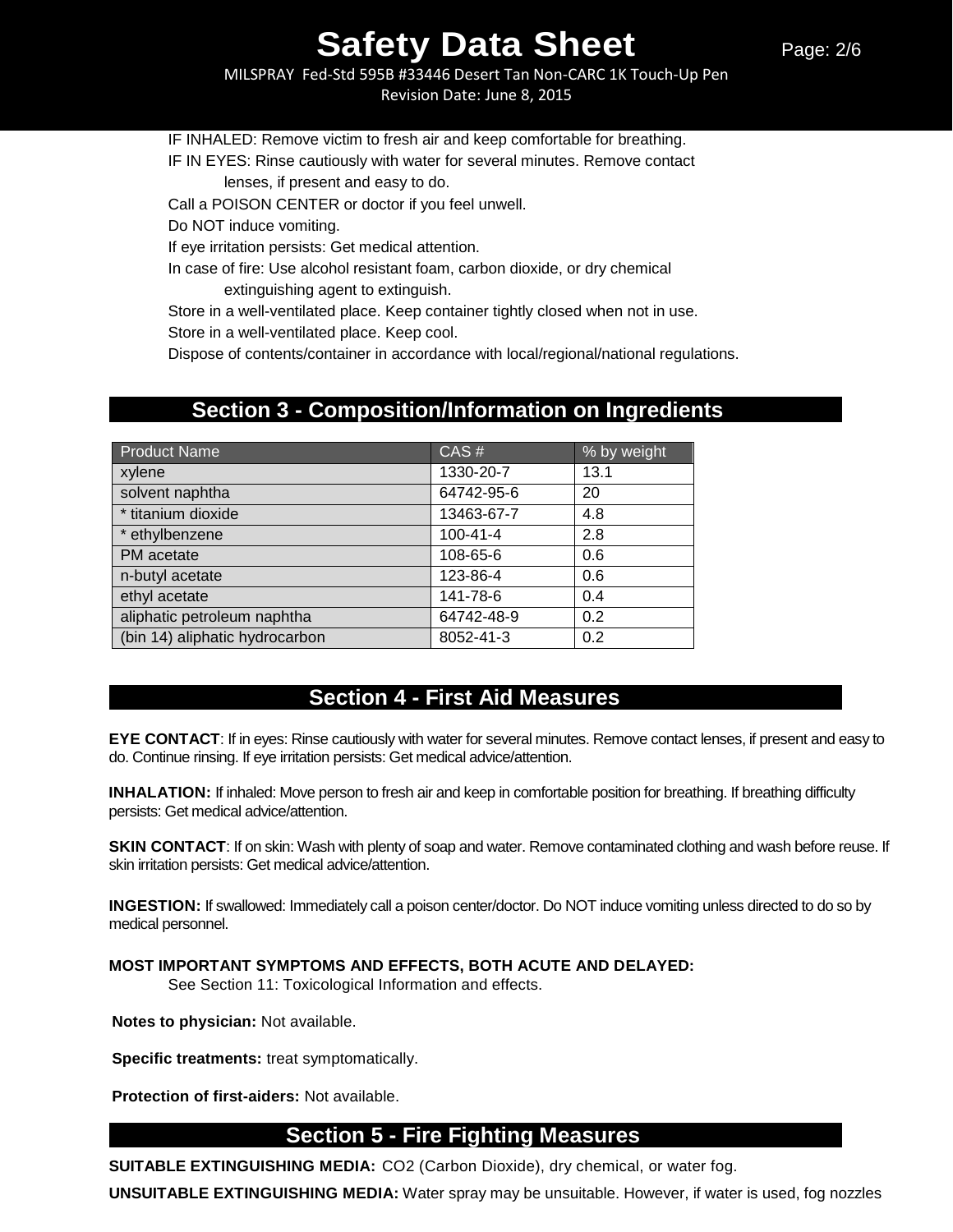MILSPRAY Fed-Std 595B #33446 Desert Tan Non-CARC 1K Touch-Up Pen Revision Date: June 8, 2015

are preferable. Water may be used to cool closed containers to prevent pressure build-up.

**SPECIFIC HAZARDS ARISING FROM CHEMICAL:** Closed containers exposed to heat from fire may build pressure and explode. Products of combustion may include but are not limited to: oxides of carbon.

**PRODUCTS OF COMBUSTION:** Not available.

**PRODUCTS OF DECOMPOSITION:** Not available.

**FIRE FIGHTING PROCEDURES:** Not available.

**SPECIAL PROTECTIVE EQUIPMENT FOR FIRE**-**FIGHTERS:** Full protective equipment including self-contained breathing apparatus should be used.

#### **Section 6 - Accidental Release Measures**

**PERSONAL PRECAUTIONS:** Use personal protection recommended in Section 8.

**ENVIRONMENTAL PRECAUTIONS:** Prevent contamination of soil/ground, waterways, drains, and sewers.

**METHODS OF CONTAINMENT:** Absorb spilled liquid in suitable material.

**EMERGENCY RESPONDERS:** Not available.

**NON-EMERGENCY PERSONNEL:** Not available.

**METHODS OF CLEAN-UP:** Use spark-proof tools to sweep or scrape up, containerize, and dispose of properly.

**OTHER INFORMATION:** Ensure adequate ventilation.

## **Section 7 - Handling and Storage**

**HANDLING**: Vapors may ignite explosively. Prevent buildup of vapors. Keep from sparks, heat, flame or other heat sources. Do not smoke. Turn off pilot lights, heaters, electric motors and other sources of ignition during use and until all vapors are gone. Do not puncture or incinerate/burn container. Keep container tightly closed while not in use.

**STORAGE:** Store in dry, well-ventilated area and in accordance with federal, state, and local regulations. Do not expose to heat or store at temperatures above 50 degrees C / 122 degrees F. If storing in cold temperatures, allow product to warm to room temperature before use. Keep container tightly closed and away from heat and sunlight when not in use.

| <b>Product Name</b>            | <b>ACGIH TLV-STEL</b> | ACGIH TLV-TWA   OSHA PEL-TWA |              |
|--------------------------------|-----------------------|------------------------------|--------------|
| xylene                         | 150ppm                | $100$ ppm                    | $100$ ppm    |
| solvent naphtha                | N/E                   | 100 ppm                      | $100$ ppm    |
| * titanium dioxide             | N/E                   | 10 mg/m3 ppm                 | 15 mg/m3 ppm |
| * ethylbenzene                 | $125$ ppm             | $100$ ppm                    | $100$ ppm    |
| PM acetate                     | N/E                   | N/E                          | N/E          |
| n-butyl acetate                | 200 ppm               | 150 ppm                      | $150$ ppm    |
| ethyl acetate                  | N/E                   | 400 ppm                      | 400 ppm      |
| aliphatic petroleum naphtha    | N/E                   | $100$ ppm                    | 500ppm       |
| (bin 14) aliphatic hydrocarbon | N/E                   | N/E                          | N/E          |

### **Section 8 - Exposure Controls/Personal Protection**

**ENGINEERING CONTROLS:** Provide adequate ventilation to keep air contamination below OSHA permissible exposure limits and ACGIH TLV exposure levels.

**ENVIRONMENTAL CONTROLS:** Not available.

**EYE PROTECTION**: Wear safety glasses with side shields. Have eye wash facilities immediately available.

**SKIN PROTECTION:** Wear chemical resistant gloves if contact is likely.

**RESPIRATORY PROTECTION**: Use NIOSH-approved air-purifying respirator with organic cartridge or canister if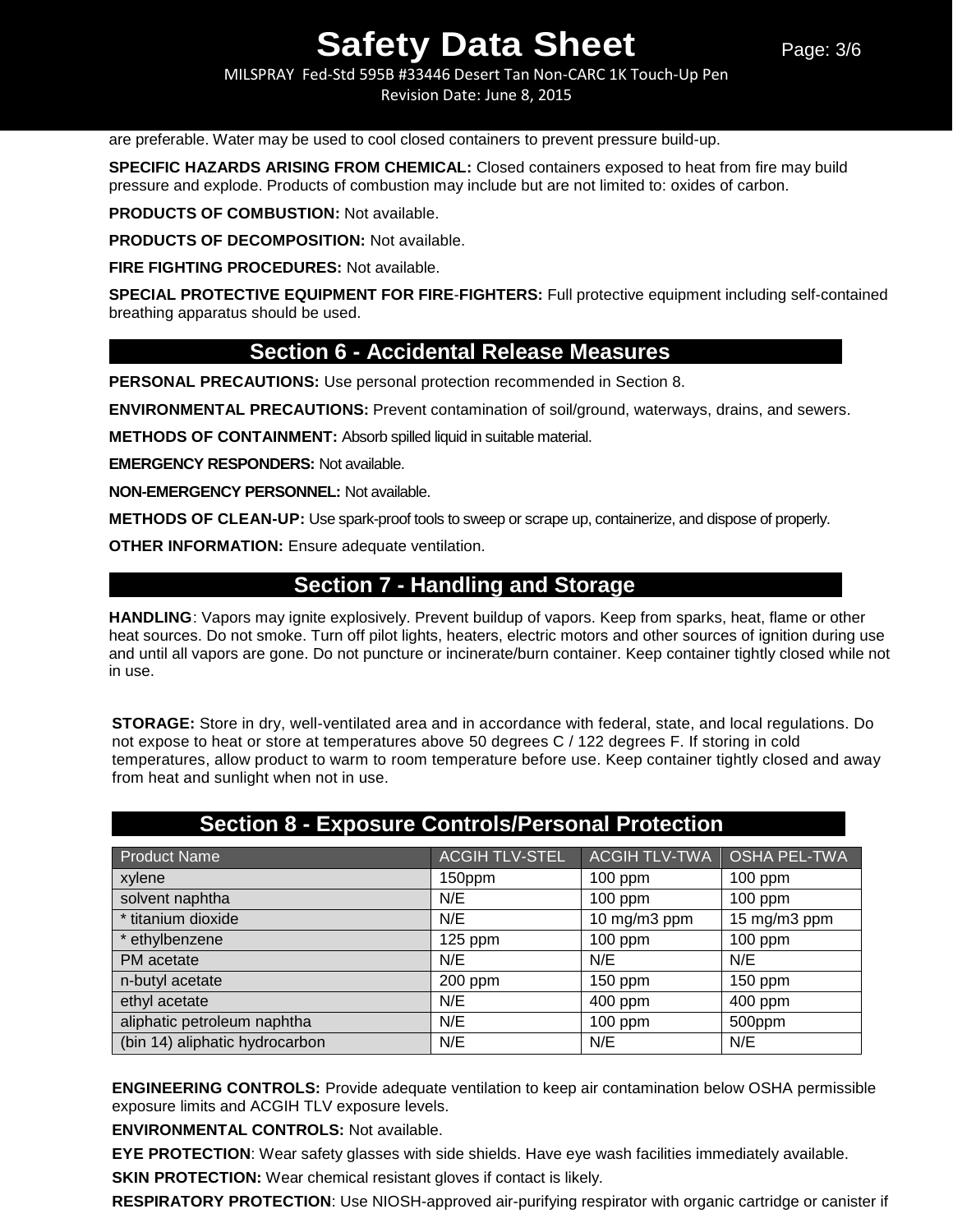Page: 4/6

MILSPRAY Fed-Std 595B #33446 Desert Tan Non-CARC 1K Touch-Up Pen Revision Date: June 8, 2015

exposure cannot be controlled within applicable limits with ventilation. **HYGIENE:** Not available.

## **Section 9 - Physical and Chemical Properties**

**PHYSICAL STATE:** Liquid **COLOR**: See product identification **ODOR:** Solvent odor **ODOR THRESHOLD:** Not available. **pH:** Not available. **MELTING POINT**: Not available. **BOILING POINT:** 75 - 186 degrees C (167 - 367 degrees F) **FLASH POINT:** >23 degrees C (>73 degrees F), c.c. **EVAPORATION RATE:** slower than ether **FLAMMABILITY:** Not available. **UPPER/LOWER EXPLOSIVE LIMITS:** Not available. **VAPOR PRESSURE:** Not established. **VAPOR DENSITY:** Not established. **RELATIVE DENSITY:** 1.096 **SOLUBILITY:** Negligible **PARTITION COEFFICIENT:** Not available. **AUTO-IGNITION TEMPERATURE:** Not available. **DECOMPOSITION TEMPERATURE:** Not available. **VOC PERCENT BY WEIGHT:** 55.47

**HAPS PERCENT BY WEIGHT:** 31.61

## **Section 10 - Stability and Reactivity**

**STABILITY:** The product is stable under normal conditions.

**CONDITIONS TO AVOID:** Keep away from heat, sparks, and flames.

**INCOMPATIBLE MATERIALS:** Strong oxidizing agents.

**HAZARDOUS DECOMPOSITION PRODUCTS:** by fire - Carbon Dioxide and Carbon Monoxide

**POSSIBILITY OF HAZARDOUS REACTIONS:** Will not occur.

## **Section 11 - Toxicological Information**

**LIKELY ROUTES OF EXPOSURE:** Skin contact, Inhalation, Eye contact, Ingestion

#### **SIGNS AND SYMPTOMS OF EXPOSURE:**

diarrhea.

**EYE:** Signs/symptoms may include significant redness, swelling, pain, tearing, cloudy appearance of the cornea, and impaired vision. **SKIN:** Signs/symptoms may include localized redness, itching, drying and cracking of skin. **INHALATION:** Intentional concentration and inhalation may be harmful or fatal. **INGESTION:** Signs/symptoms may include abdominal pain, stomach upset, nausea, vomiting and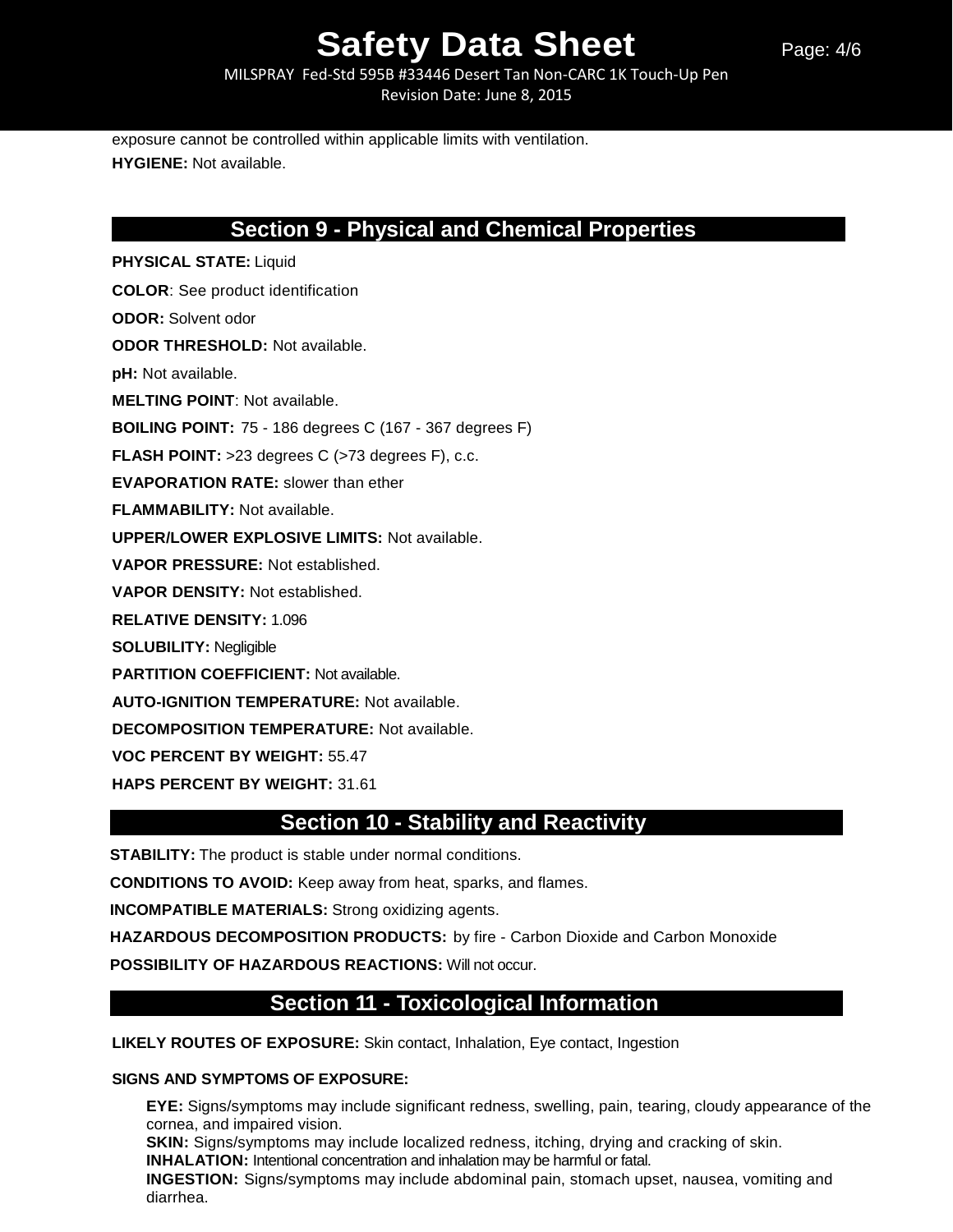MILSPRAY Fed-Std 595B #33446 Desert Tan Non-CARC 1K Touch-Up Pen Revision Date: June 8, 2015

#### **CHRONIC EFFECTS:** Not available

**TARGET ORGANS:** Central nervous system, kidneys, lungs, liver, eyes, skin, brain, respiratory tract, urinary tract, reproductive system, cardiovascular system

**CANCER INFORMATION:** Not available.

**CARCINOGENICITY:** Not available.

**DEVELOPMENTAL INFORMATION:** Not available.

#### **MIXTURE TOXICITY:**

| <b>Product Name</b>            | LD50 ORAL | <b>LD50 DERMAL</b> |
|--------------------------------|-----------|--------------------|
| xylene                         | 4300      | 2000               |
| solvent naphtha                | N/E       | N/E                |
| * titanium dioxide             | N/E       | N/E                |
| * ethylbenzene                 | 3500      | 5000               |
| PM acetate                     | 8535      | 5000               |
| n-butyl acetate                | 10768     | 17601              |
| ethyl acetate                  | 5620      | 20 mL/kg           |
| aliphatic petroleum naphtha    | N/E       | N/E                |
| (bin 14) aliphatic hydrocarbon | N/E       | N/E                |

\*may cause cancer

## **Section 12 - Ecological Information**

#### **ENVIRONMENTAL EFFECTS:** Not available.

## **Section 13 - Disposal Considerations**

Dispose of container and its contents in accordance with federal, state, and local regulations. Do not puncture, incinerate, or place container in trash compactor.

| <b>Section 14 - Transport Information</b> |                         |                         |                         |  |
|-------------------------------------------|-------------------------|-------------------------|-------------------------|--|
|                                           | DOT (Ground)            | IATA (Air)              | IMDG (Water)            |  |
| <b>UN Number</b>                          | UN1263                  | UN1263                  | <b>UN1263</b>           |  |
| <b>Transport Hazard Class</b>             |                         |                         |                         |  |
| Packing Group                             | Ш                       | Ш                       | Ш                       |  |
| UN proper shipping name                   | Paint                   | Paint                   | Paint                   |  |
| <b>Hazard Label</b>                       | <b>Limited Quantity</b> | <b>Limited Quantity</b> | <b>Limited Quantity</b> |  |

**SPECIAL NOTE:** If containers have <30ml (1 fl. oz.), they may qualify to be shipped an Excepted Quantity, see IMDG 3.5.1 for details. No component of this product is a listed Marine Pollutant (49 CFR 172,101,Appendix B).

#### **SPECIAL PRECAUTIONS FOR USER:** Not available.

## **Section 15 - Regulatory Information**

#### **International Chemical Inventory**

All components of this product are listed on or exempt from the following inventories: TSCA (United States), CEPA/DSL (Canada), AICS (Australia), IECSC (China)